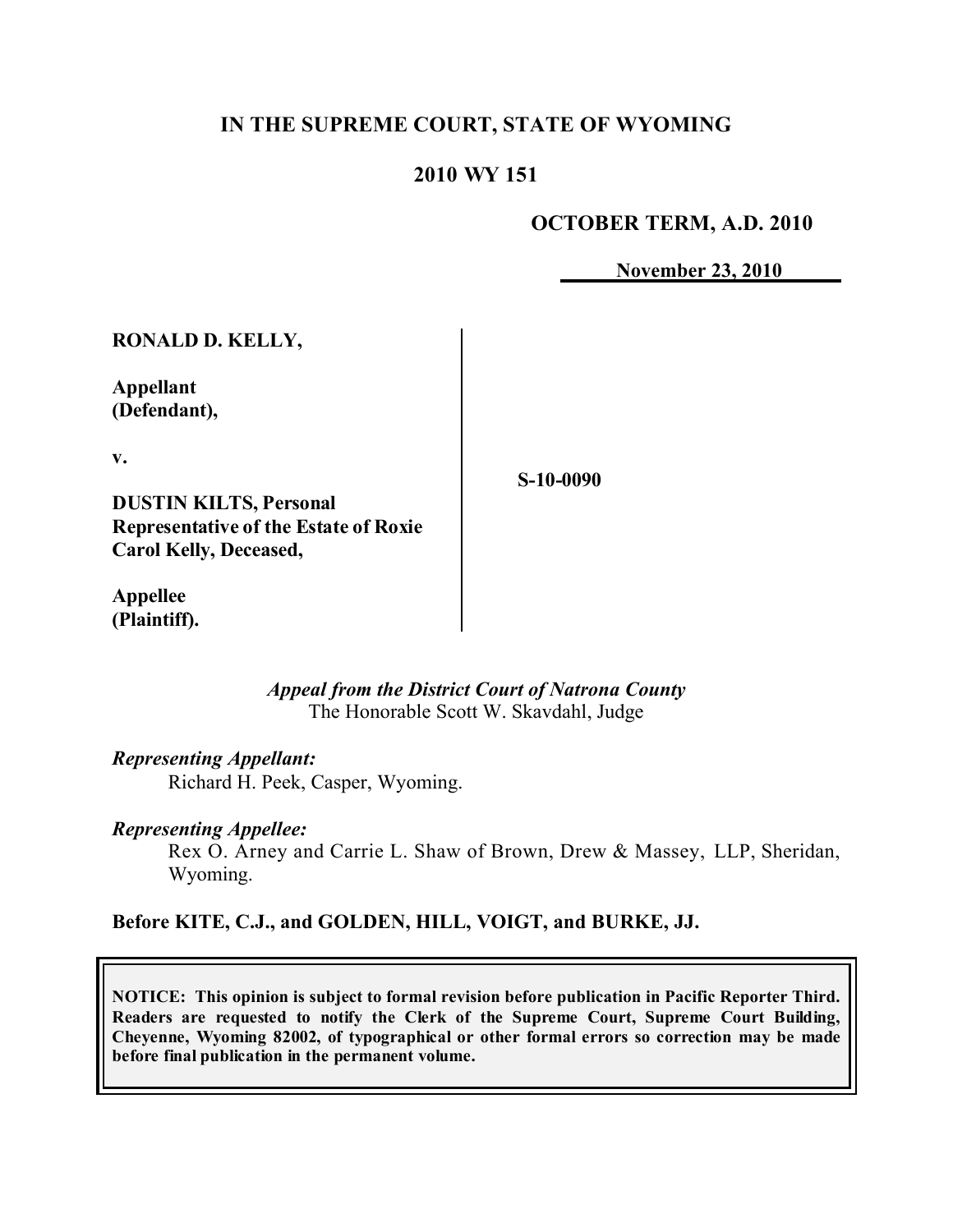### **KITE, Chief Justice.**

[¶1] Roxie Carol Kelly filed a complaint for divorce from her husband, Ronald D. Kelly. Mr. Kelly filed an answer in which he stated that he did not object to the divorce being awarded to Mrs. Kelly. Six days later, Mrs. Kelly filed a motion requesting an emergency hearing, alleging she was in the hospital in critical condition and wanted the divorce finalized before she died. After efforts to schedule a hearing with Mr. Kelly's attorney were unsuccessful, the district court entered a divorce decree awarding Mrs. Kelly a divorce and retaining jurisdiction to equitably divide the marital estate at a later date. Mr. Kelly filed a motion to set aside the decree, which the district court denied, and Mr. Kelly appealed the decree to this Court. We affirm.

#### **ISSUE**

[¶2] Mr. Kelly presents the following issue on appeal:

Did the trial court commit reversible error when it prepared and entered the Decree of Divorce on September 15, 2006, without a hearing and notice to the parties in violation of Rules 12(c), 56(c), and 6(c), W.R.C.P., and in violation of [Mr. Kelly's] right to due process?

### **FACTS**

[¶3] The parties were married in 1977. They had no children together. Mrs. Kelly filed her complaint for divorce on August 9, 2006. Mr. Kelly filed an answer to the complaint on September 8, 2006, in which he affirmatively stated "that either party could be awarded a divorce under the circumstances, but [he did] not object to [Mrs. Kelly] being awarded the divorce as the filing party." In his prayer for relief, he asked the court to enter an order "[a]warding [Mrs. Kelly], as the filing party, a divorce."

[¶4] Six days later, on September 14, 2006, Mrs. Kelly filed a motion for emergency hearing. The motion alleged that Mrs. Kelly was hospitalized in intensive care and had spoken with friends and relatives about wanting to obtain her divorce "now" because she did not want Mr. Kelly making health care decisions for her or, in the event of her death, inheriting her share of the marital property. The motion further alleged that in the event of her death Mrs. Kelly wanted any property she owned to go to her family.

[¶5] By decree entered September 15, 2006, the district court awarded Mrs. Kelly a divorce. The decree stated that the court attempted to schedule an emergency hearing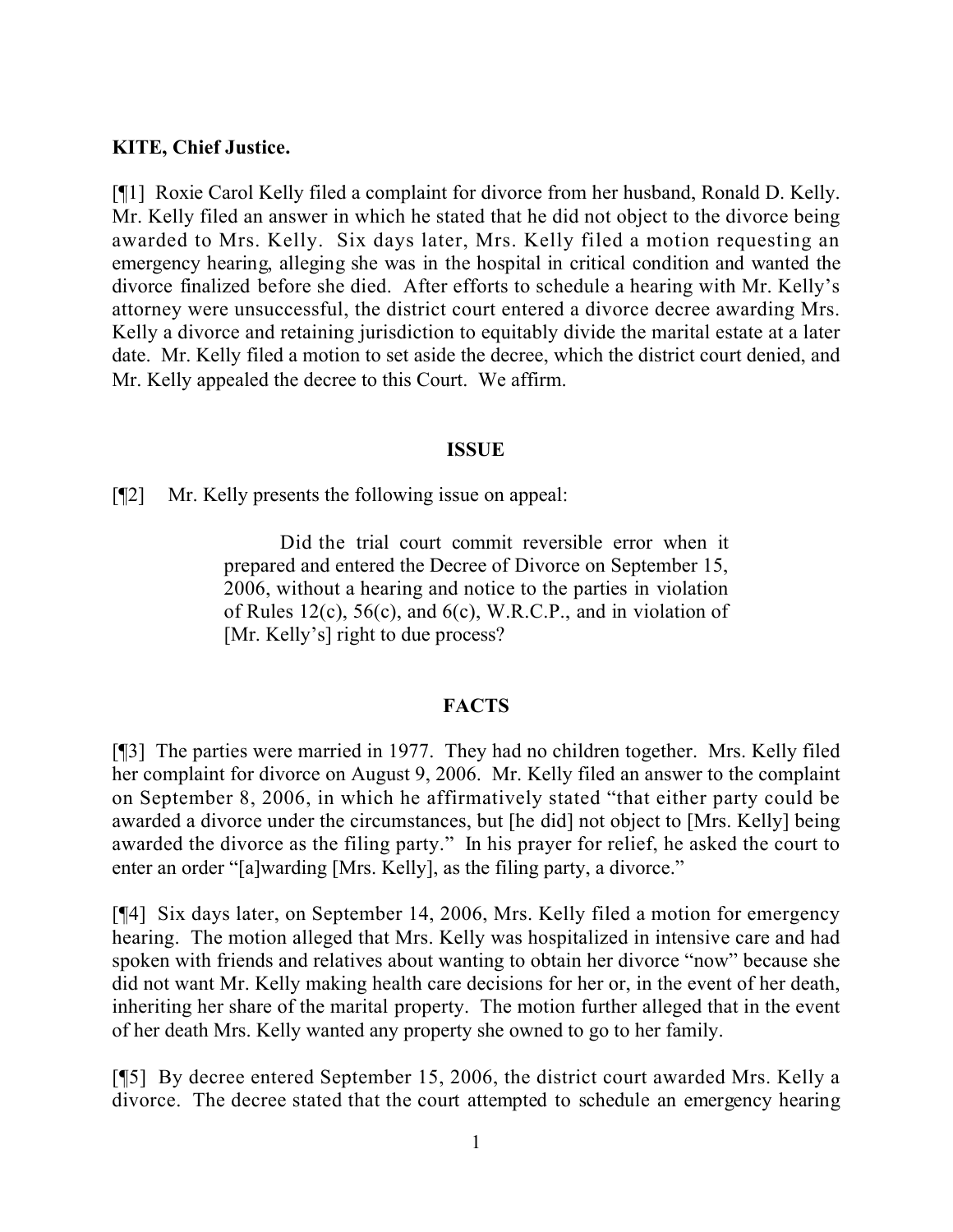with Mr. Kelly's attorney before entering the decree but he was unable to appear in court at any of the times discussed. The decree further stated that both parties acknowledged irreconcilable differences had arisen between them and "due to the immediacy of the issue and the fact that [Mr. Kelly] agreed that a divorce should be granted, it is in the best interest of the parties that a decree of divorce be granted and [Mrs. Kelly], as the filing party, should be awarded a divorce." The Court retained jurisdiction over the parties and the subject matter to address all other issues, including the division of the marital estate.

[¶6] On September 19, 2006, Mr. Kelly filed a motion to set aside the decree. He asserted the district court entered the decree without proper notice or hearing in violation of W.R.C.P. 6(c) based upon an unverified motion containing inadmissible hearsay without giving him time to respond or file a motion to amend his answer. He further asserted the entry of the decree violated his right to due process. Along with the motion, Mr. Kelly filed motions to amend his answer to request that he be awarded a divorce and for appointment of a guardian ad litem to represent Mrs. Kelly's interests in the proceedings.

[¶7] Mrs. Kelly died on September 19, 2006. After her death, Mr. Kelly supplemented his motion to set aside the decree, asserting that its entry deprived him of significant property he and Mrs. Kelly held as tenants by the entireties which, but for the divorce, would have passed to him as surviving spouse.<sup>1</sup> Dustin Kilts, as personal representative of Mrs. Kelly's estate, filed a motion to be substituted for Mrs. Kelly in the district court proceedings, which motion the district court granted. After a hearing, the district court denied Mr. Kelly's motions to set aside the decree, amend his answer and appoint a guardian ad litem.

[¶8] The district court subsequently convened a hearing for purposes of taking evidence on the issue of dividing the marital property. Following the hearing, the court entered an order dividing the marital property. Mr. Kelly timely appealed to this Court. The notice of appeal states that the appeal is from the decree of divorce and not from the order dividing the marital property.

## **STANDARD OF REVIEW**

[¶9] Mr. Kelly asserts that the district court violated W.R.C.P. 6, 12 and 56. The interpretation of rules, like the interpretation of statutes, involves a question of law which we review *de novo*. *Busch v. Horton Automatics, Inc*., 2008 WY 140, ¶ 13, 196 P.3d 787, 790 (Wyo. 2008). Mr. Kelly also asserts the district court violated his right to due

  $<sup>1</sup>$  Mr. Kelly also filed a notice of appeal to this Court. We dismissed the appeal finding that the decree</sup> was not an appealable order because the district court had retained jurisdiction to divide the marital property; therefore, the order appealed did not resolve all outstanding issues.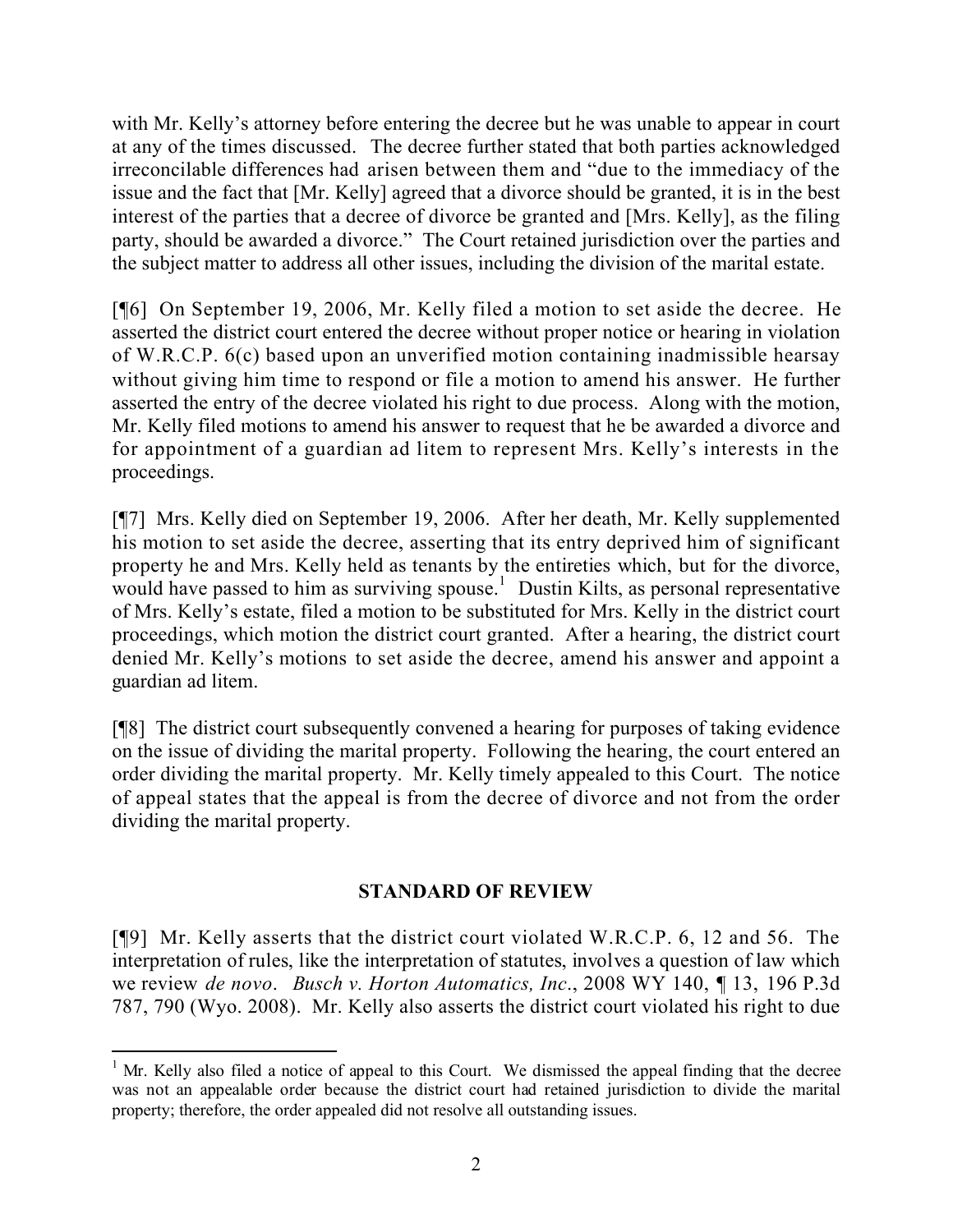process, which is also a question of law reviewed *de novo*. *Welch v. Welch*, 2003 WY 168, ¶ 5, 81 P.3d 937, 938 (Wyo. 2003).

### **DISCUSSION**

[¶10] Mr. Kelly contends the district court did not comply with the following provision:

## **[W.R.C.P.] 6. Time.**

. . . .

(c) *Motions and motion practice. –*

 (1) Unless these rules or an order of the court establish time limitations other than those contained herein, all motions . . . together with supporting affidavits, if any, shall be served at least 10 days before the hearing on the motion. Except as otherwise provided in Rule 59(c), or unless the court by order permits service at some other time, a party affected by the motion may serve a response, together with affidavits, if any, at least three days prior to the hearing on the motion or within 20 days after service of the motion, whichever is earlier.

Mr. Kelly asserts the district court violated this rule when, after Mrs. Kelly filed her motion for an emergency hearing, it entered the decree granting the divorce without a hearing or allowing him to respond to the motion. He contends Rule  $6(c)(1)$  required the district court to convene a hearing at least ten days after Mrs. Kelly filed her motion. He further contends the rule required the district court to allow him to serve a response three days before the hearing or twenty days after service of Mrs. Kelly's motion, whichever was earlier.

[¶11] Mr. Kilts maintains a hearing was not required on Mrs. Kelly's motion for an emergency hearing. He relies in part on the following language in Rule  $6(c)(2)$ :

(c) *Motions and motion practice. –*

. . . . (2) A request for hearing may be served by the moving party or any party affected by the motion within 20 days after service of the motion. *The court may, in its discretion, determine such motions without a hearing, except for those motions which will determine the final rights of a party in an action.* (Emphasis added.)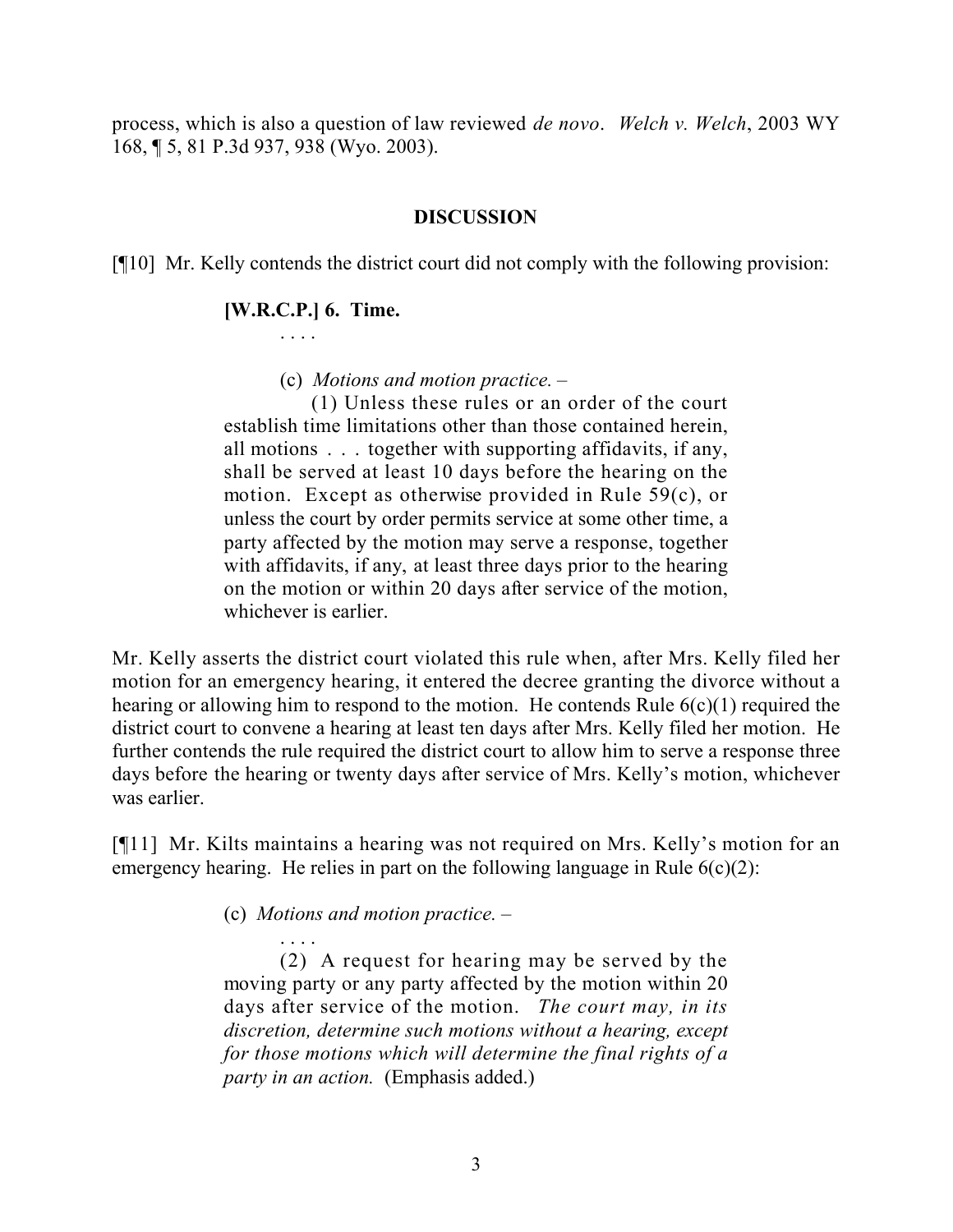[ $[12]$ ] We conclude the language in Rule  $6(c)(2)$  is determinative. The motion for emergency hearing to award Mrs. Kelly a divorce in proceedings in which both parties had agreed that a divorce was appropriate and should be awarded to Mrs. Kelly as the filing party was not a motion that would determine the final rights of either party. The final rights of the parties were left to be determined at a later date. Under these circumstances, the district court properly exercised its discretion to grant the divorce without a hearing pursuant to Rule  $6(c)(2)$ .

[ $[$ [13] Mr. Kelly also asserts the district court failed to comply with Rule 12(c), which states in relevant part as follows:

> (c) *Motion for judgment on the pleadings.* – After the pleadings are closed but within such time as not to delay the trial, any party may move for judgment on the pleadings. If, on a motion for judgment on the pleadings, matters outside the pleadings are presented to and not excluded by the court, the motion shall be treated as one for summary judgment and disposed of as provided in Rule 56, and all parties shall be given reasonable opportunity to present all material made pertinent to such a motion by Rule 56.

By considering Mrs. Kelly's statements concerning her hospitalization and health status, Mr. Kelly contends the motion for judgment on the pleadings was converted to a motion for summary judgment governed by Rule 56, which provides in part:

> (a) *For claimant.* – A party seeking to recover upon a claim . . . may, at any time after the expiration of 20 days from the commencement of the action . . . move with or without supporting affidavits for a summary judgment in the party's favor upon all or any part thereof.

> > . . . .

(c) *Motion and proceedings thereon*. – Unless the court otherwise orders, the motion and any response and other papers relating thereto shall be served pursuant to Rule 6(c). The judgment sought shall be rendered forthwith if the pleadings . . . show that there is no genuine issue as to any material fact and that the moving party is entitled to judgment as a matter of law. A summary judgment, interlocutory in character, may be rendered on the issue of liability alone although there is a genuine issue as to the amount of damages.

 . . . . (e) *Form of affidavits*; . . . – Supporting and opposing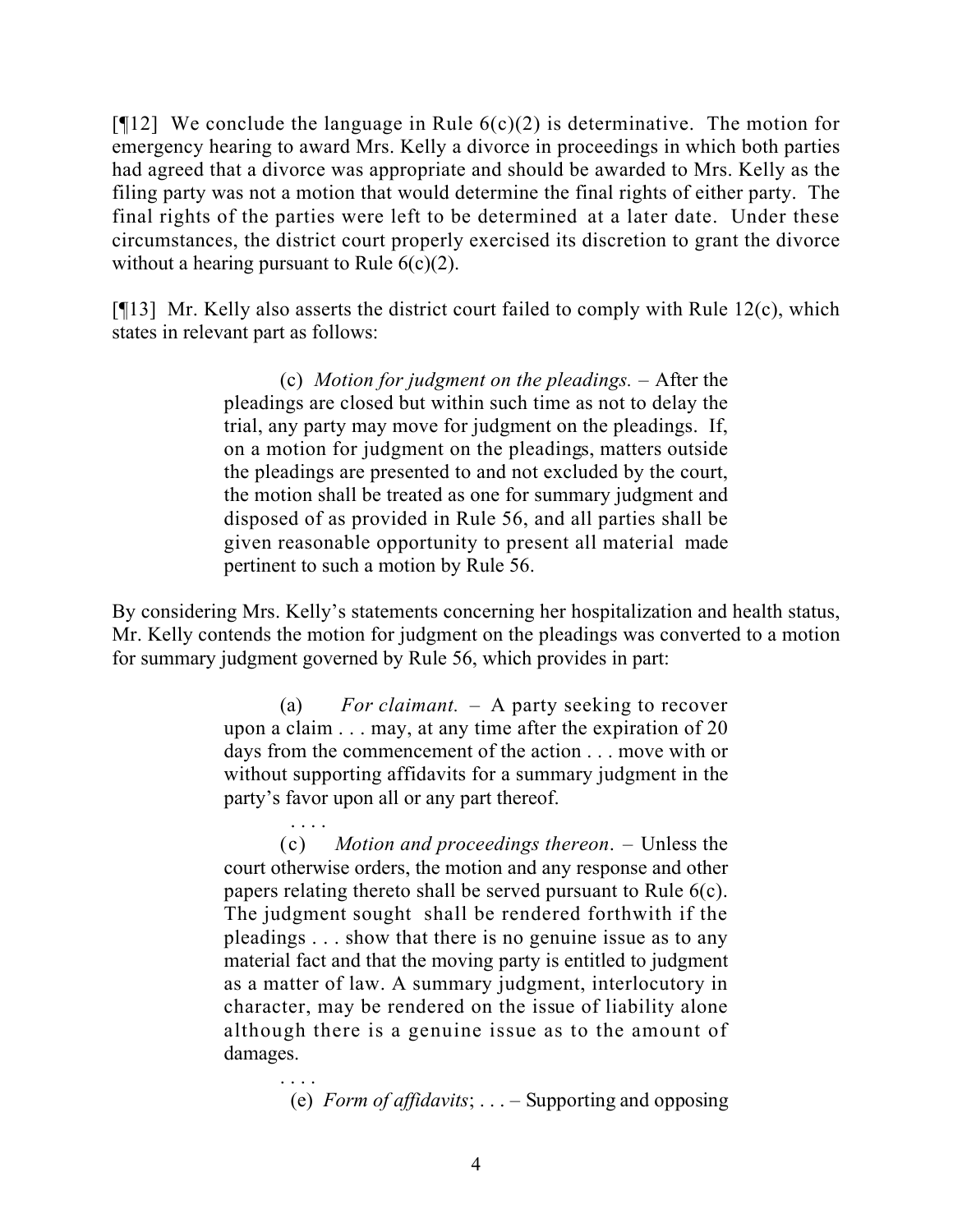affidavits shall be made on personal knowledge, shall set forth such facts as would be admissible in evidence, and shall show affirmatively that the affiant is competent to testify to the matters stated therein.

Mr. Kelly also asserts error in the district court's consideration of the statements because they were not presented in a form admissible at trial.

[¶14] Our resolution of Mr. Kelly's Rule 6 argument applies with equal force to this argument. Rule  $6(c)(2)$  gives district courts the discretion to determine motions without a hearing unless the motion will determine the final rights of the parties. No one disputed in this case that the district court should enter a decree dissolving the marriage. The only matter for the district court to decide was how the marital property should be divided, which was left for a later hearing. Once Mrs. Kelly filed her complaint for divorce, nothing Mr. Kelly submitted would have changed the outcome with respect to dissolution of the marriage. Had there been a hearing, he could not have appeared and prevented the court from awarding a divorce. At most, he could have withdrawn his consent to awarding her the divorce and presented reasons why the divorce should have been awarded to him, which would have led to the same result—dissolution of the marriage. The district court did not err in granting the divorce without a hearing.

[¶15] Turning to Rule 56 specifically, Mrs. Kelly was entitled after the expiration of twenty days to move for summary judgment on her complaint for divorce with or without supporting affidavits. The decree accurately states that she filed her motion for emergency hearing after expiration of twenty days from commencement of the action. There is no contention that she did not properly serve Mr. Kelly with the motion. Given that the parties agreed a divorce should be granted and that no genuine issue as to any material fact existed on that matter, the district court properly "rendered [judgment] forthwith" by entering the decree, "interlocutory in character," dissolving the marriage. The district court properly directed in the decree that it would retain jurisdiction to divide the marital estate at a later date. As for Mr. Kelly's contention that the district court should not have considered the statements in Mrs. Kelly's motion that she was hospitalized and wanted the divorce finalized, we find no error under the circumstances of this case. The matter for the district court's determination upon Mrs. Kelly's motion was whether a divorce should be granted. The pleadings showed that no genuine issue as to any material fact existed and a divorce should be granted as a matter of law.

[¶16] Mr. Kelly argues that entry of the decree deprived him of the opportunity to move to amend his answer to request that he, rather than Mrs. Kelly, be awarded the divorce. Citing W.R.C.P. 15(a), he asserts that he was entitled to amend his answer with leave of court, which "shall be freely given." In entering the decree without a hearing, he contends, the district court deprived him of the right to amend. In presenting this argument, Mr. Kelly makes no claim that allowing the amendment and granting him the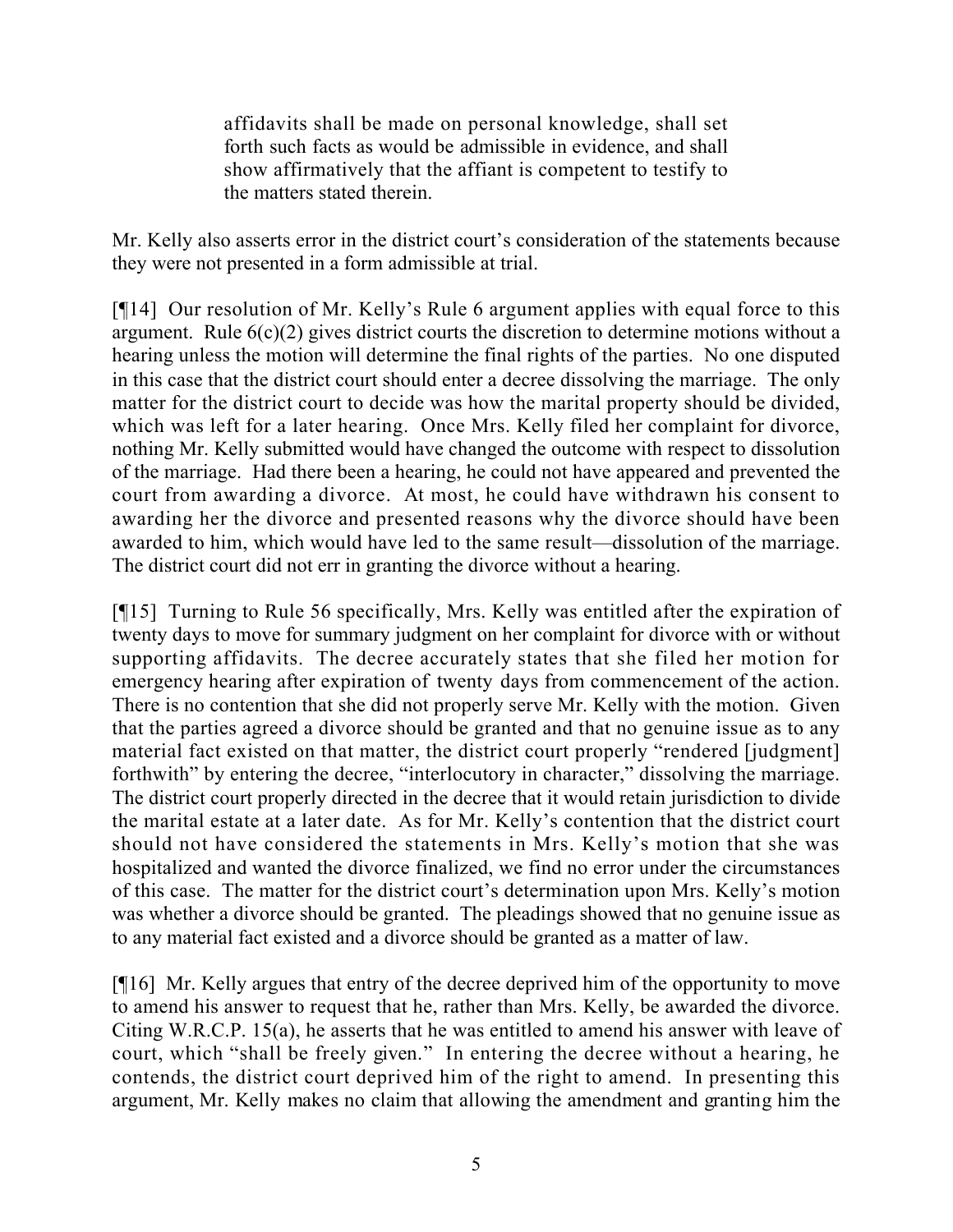divorce would have led to a different result in the property division. In fact, as noted early in this decision, Mr. Kelly did not appeal the district court's order dividing the property. Absent an assertion that the failure to allow the amendment and award him the divorce somehow prejudiced him in the property division, any Rule 15 error was harmless.

[¶17] Mr. Kelly also asserts the district court denied him his right to due process when it entered the decree without affording him the opportunity to be heard. The Fourteenth Amendment to the United States Constitution, binding upon the states, provides that no State shall "deprive any person of life, liberty, or property, without due process of law." Article 1, § 6 of the Wyoming Constitution, similarly provides, "[n]o person shall be deprived of life, liberty or property without due process of law." Notice and the opportunity to be heard are touch stones of this due process of law. *DH v. Dep't of Family Servs.*, 2003 WY 155, ¶ 38, 79 P.3d 997, 1008 (Wyo. 2003). Before a property interest can be terminated, except in emergency situations, due process must be afforded to litigants in the form of notice and a meaningful opportunity to be heard. *Loghry v. Loghry*, 920 P.2d 664, 667 (Wyo. 1996). This is true in divorce actions just as it is in other types of cases. *Id*.

[¶18] The notice and opportunity for hearing must be appropriate to the particular type of case, and the opportunity to be heard must be at a meaningful time and in a meaningful manner. *Id.* The party claiming an infringement of his right to due process has the burden of demonstrating both that he had a protected interest and that such interest was affected in an impermissible way. *Id*. The question is whether there has been a denial of fundamental fairness. *Id*.

[¶19] Mr. Kelly maintains he had a protected property interest in his rights of inheritance as Mrs. Kelly's surviving spouse under Wyo. Stat. Ann. § 2-4-101(a)(ii) (LexisNexis 2009) and to a property allowance under Wyo. Stat. Ann. § 2-7-501 (LexisNexis 2009). By entering a divorce decree without affording him sufficient notice or an opportunity to be heard, Mr. Kelly contends the district court interfered with his protected property interest in an impermissible way. But for the entry of the decree, he asserts, the divorce action would have terminated upon Mrs. Kelly's death and he, as the surviving spouse, would have inherited the property.

[¶20] The fallacy in Mr. Kelly's argument is that, once the complaint for divorce was filed alleging irreconcilable differences in the marital relationship, he had no right, constitutional or otherwise, to remain married to Mrs. Kelly. There was no question that the parties wanted the marriage dissolved. To reiterate, at the time the district court entered the decree, Mr. Kelly had answered the divorce complaint by admitting a divorce was in order and asking the court to enter an order granting it to Mrs. Kelly. It was not until after the district court entered the decree in accordance with the parties' requests that Mr. Kelly objected to its entry. Had the district court not entered the decree as